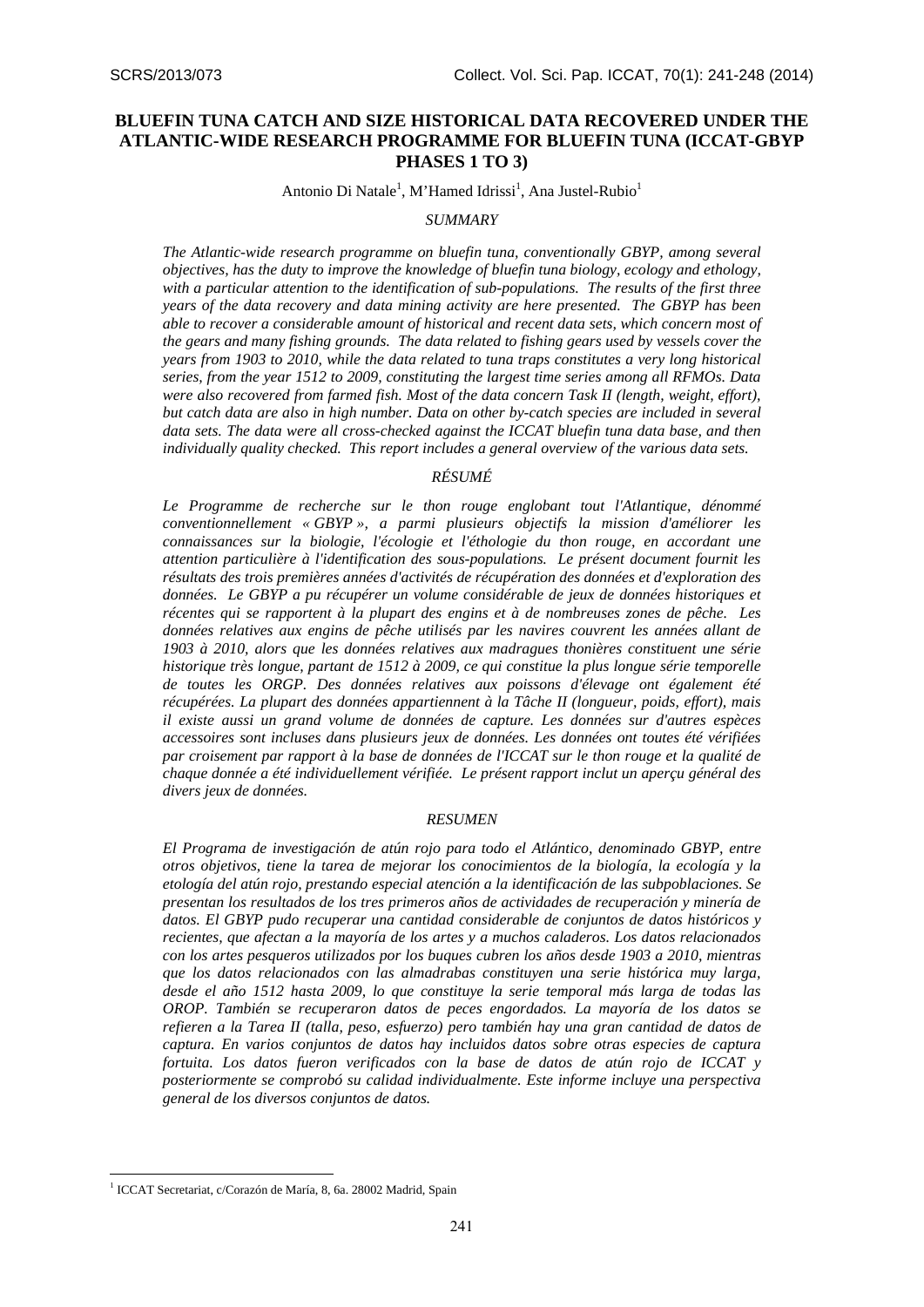### *KEYWORDS*

### *Bluefin tuna, Large pelagic species, ICCAT, Data collection, Data recovery, Data analyses, Mediterranean Sea, Atlantic Ocean*

#### **1. Introduction**

Bluefin tuna data used in the assessment were officially classified as "unreliable" by the SCRS in most of the reports over the last decade and, for this reason, data mining and data recovery was set by the Commission as one among the first priorities of this programme.

As usual, the first preliminary activity was conducted at the ICCAT Secretariat. An updated analysis of the ICCAT data base on bluefin tuna was carried out, with the purpose to identify the most relevant gaps in the data series which are potentially useful for the stock assessment, taking into account the data already collected under GBYP Phase 1; this gap analysis was provided by GBYP to the SCRS Scientists and National statistical correspondents to help them in detecting the lacking data.

#### **2. Objectives of the data mining and data recovery**

The objective of data recovery and data mining activities is to fill the many gaps existing in several data series currently present in the ICCAT data base, concerning both recent and historical data, which causes a large amount of substitutions in the assessment process, increasing uncertainties. At the same time, data mining activities should provide reliable data series, longer than those currently available, recovering data from many sources, including archives having difficulties for the access. This activity will allow for a better understanding of the long-time catch series by gear, improving the data available for the assessment and possibly for replacing substitutions used for data gaps.

For Phase 3, the GBYP Steering Committee limited the data mining only to an exploratory work to be done for the Ottoman archives and, if this was not be possible, to a further data recovery for historical trap data. The GBYP Steering Committee excluded again any possibility for recovering more recent data from other fisheries.

#### **3. Data recovered in Phase 1, 2 and 3**

ICCAT-GBYP issued one Call for Tenders under this activity in Phase 3, releasing one contract. In total, the data recovery and data mining activities in Phase 1, Phase 2 and Phase 3 were carried out by issuing 11 Calls for Tenders and 18 contracts.

The results of the data recovery and data mining contracted activities in Phase 3 are summarized on **Table 1**. This first exploratory work carried out in various archives concerning the Ottoman period provided for the first time an in-depth overview of the data and information included in many million documents, which have never been previously studied in correlation with the bluefin tuna fishery. It is possible that additional work will be necessary in future GBYP Phases for trying to have more data from all these archives, but this will be decided after a direct discussion with the Turkish specialist.

Additional historical trap data from 1512 to 1916 were provided, as a donation in kind, by the GBYP Coordinator.

The amount of data recovered by GBYP in Phase 1, Phase 2 and Phase 3 is very relevant. **Tables 2 and 3** show the results for the major components.

In terms of number of records and number of fish sampled (Task II), most of the data are originating from various gears (BB, LL, HP, HL), while in terms of number of tunas and total bluefin tuna weight in the catches, the large majority of the data are from tuna traps. Data recovered under GBYP Phase 3 did not include any new bluefin tuna samples dataset.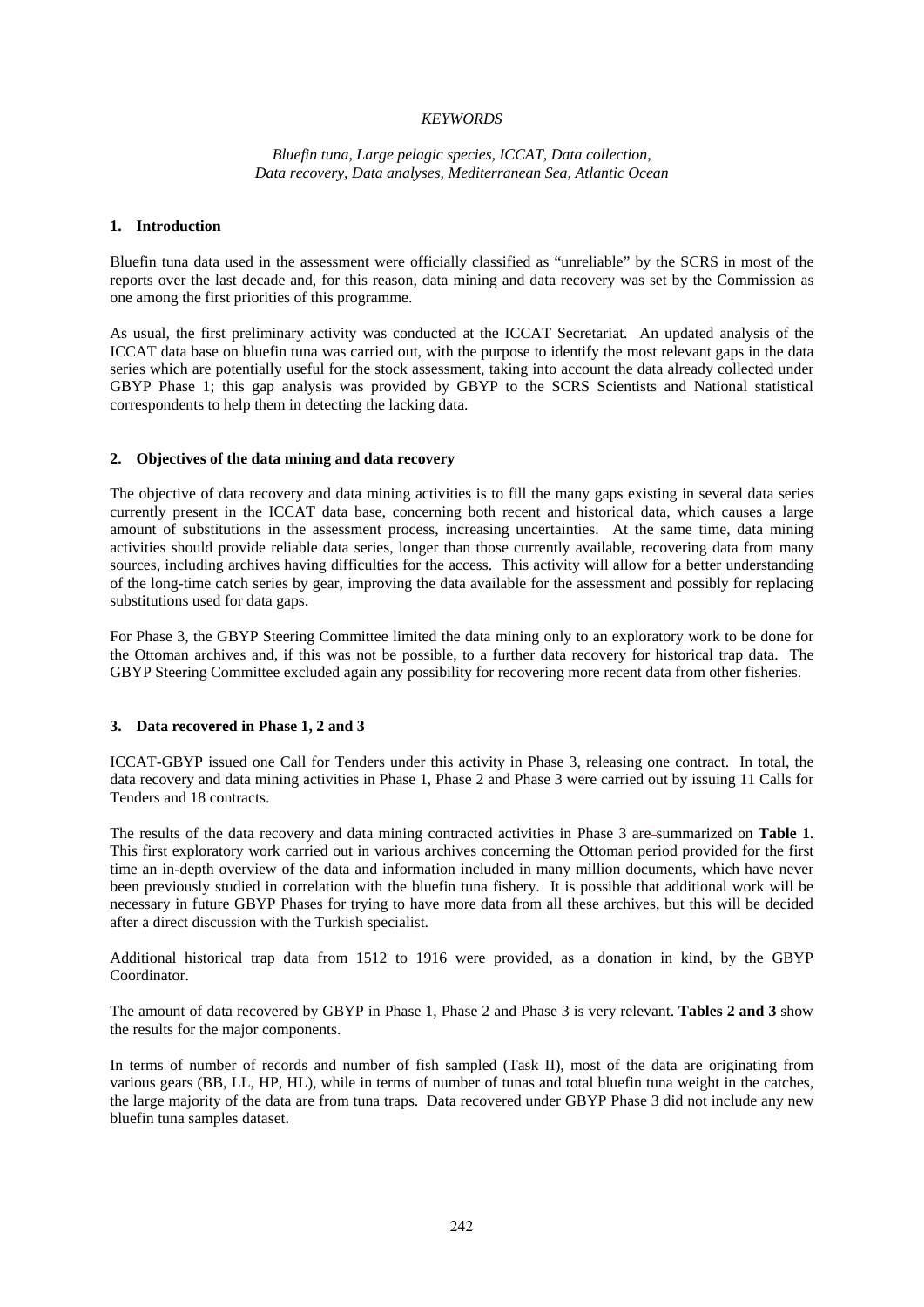These data are clearly showing the enormous improvement provided by GBYP to the ICCAT bluefin tuna data base in these first Phases and it is the clear demonstration that the data recovery activity is able to find data sets which are sitting in various archives and which are not usually available for ICCAT scientists.

This third round of data mining and data recovery brings the full total to 23,282,419 tunas and 118,684 fishing operations, which constitutes a considerable improvement of the data available for scientific uses in the ICCAT data base. Even this data recovery and data mining was possible thanks to the passion, the dedication and the availability of several scientists, who worked well over the scheduled amount of workload established by the contracts.

In particular, it was extremely remarkable the amount of additional reliable data series provided for tuna traps, which currently start from the year 1512. This fact labels the ICCAT bluefin tuna data base as the longest among those held by all others RFMOs and possibly as the most extended among all fishery data series.

The above reported data do not include a considerable amount (129,839 records of market and auction bft individual records) of individually traded bluefin tuna data and millions of other commercial information data, provided as a donation in kind by Mr. Roberto Mialgo Bregazzi; these data will be checked and analysed under a specific contract in Phase 4.

## **4. Bluefin tuna fishery data analyses**

For the first time, it was possible to in-depth analyse all bluefin tuna size data existing in the ICCAT data base and the results of this exercise were provided to SCRS (see document SCRS/2012/116). The analyses of the data presented in this document are still valid, with the only exception of the most recently recovered data sets, which are not concerning individual bluefin tuna data analyses because they are related to tuna trap task I catches.

The analyses of data recovered in Phase 1 and Phase 2 were the main goal for Phase 3; for this reason, a first set of basic analyses were provided to the BFT Species Group and the SCRS in 2012. The detailed information is provided by document SCRS/2012/141. The difference in total number of fishing operations and total BFT tons reported in this document are due to a recent revision of some data series on catches carried out in the Bay of Biscay between 1921 and 1996. Said revision resulted in the removal of 73 fishing operations (and the corresponding 4631 tons of BFT catches) from the data base.

The GBYP data were not used during the last bluefin tuna assessment in 2012 because, as planned, the working group limited the assessment to a simple updating, using the same data sets used before and the new official data sets provided by ICCAT CPCs.

The first part of the work concerned the fine quality control for incorporating the data in the ICCAT data base and this was done by individually cross-checking all data, at first against the existing data sets in the ICCAT bluefin tuna data base, for confirming that there was not any potential duplication, and then by an in-depth control. This first part of the work is essential for going on with the regular ICCAT data process and for finally having these data usable for SCRS scientists.

Immediately after the first essential quality control, which required a lot of time and several internal meetings, because it was necessary to individually check a total of 118,684 records and many correlated data, it was decided to initiate a series of basic analyses in strict cooperation with the ICCAT Statistical Department for providing a detailed overview of all data recovered and some very preliminary elaborations (length-weight correlations, length frequencies, etc.).

A particular attention was devoted to trap data sets (see the following **Table 4**), both for the specificity of this gear type and for the extremely long data series, and for these reasons the analyses were conducted separately. The list of 188 traps from which data series have been recovered is shown on **Table 5;** the Turkish data are listed under "Istanbul port", because the several tuna traps which were active in the Marmara Sea were selling their fish in Istanbul and those fish were statistically recorded in total without the distinction of the individual tuna traps.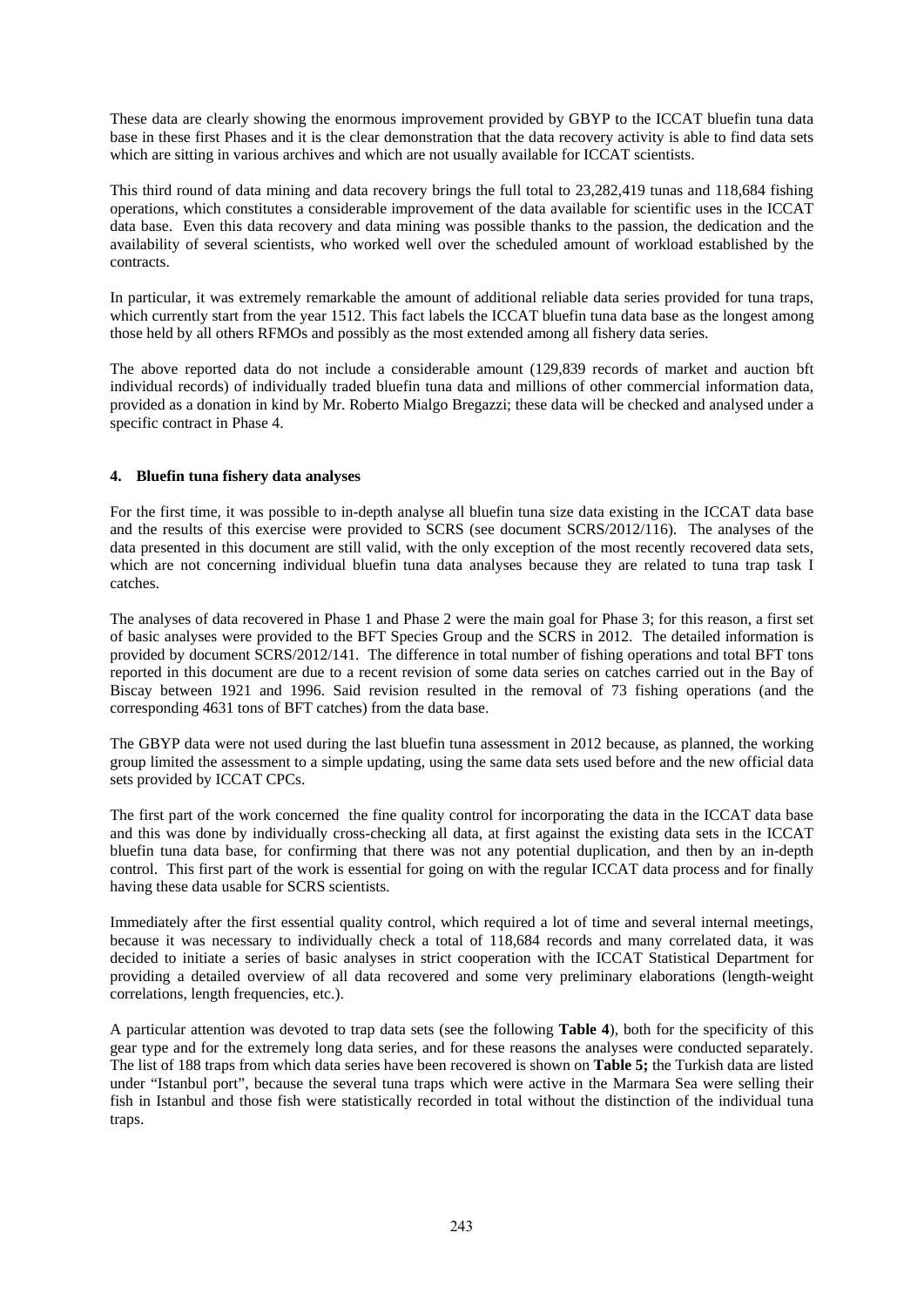The analytical work is essential for including all data recovered so far and those that will be collected in the future in the bluefin tuna stock assessment process. All GBYP data are now in a dedicated data base, which will be officially incorporated in the ICCAT data base as soon as the process will be completed.

## **5. Limits and opportunities for GBYP data mining and data recovery**

With the purpose of better understanding where it will be necessary to focus the data recovery activities in future years and for getting an independent opinion "*pro-veritate*" about the interpretation of the various ICCAT rules and provisions concerning Task II data obligations, the GBYP coordination decided to propose a questionnaire (**Figure 1**) to 20 persons among managers (senior members of various CPCs delegations to ICCAT Commission) and senior tuna scientists who were participating to the ICCAT Commission meeting in Agadir (November 2012), considering that all these experts have a long experience in ICCAT and so they can provide a better interpretation of ICCAT rules on this issue. This was considered necessary after the various discussions in several meetings of the GBYP Steering Committee, which resulted in limiting the data recovery exercise only to historical data and avoiding the collection of more recent data, changing the policy adopted in Phase 1 following the opinion of the first GBYP Steering Committee and the Commission.

The results of this exercise, which was carried out in a very discrete manner, keeping confidential all the experts' names (the original questionnaires are kept in the GBYP files), are very interesting because they show a partly different opinion about obligations for providing data to ICCAT between scientists and managers, while several questionnaires have many notes about the different situations in various CPCs concerning the ownership of data which were not collected using public money or outside the official statistical framework. Most of the experts have the opinion that the obligation to transmit Task II data to ICCAT is referred only to official data, while all experts agree that additional Task II data outside the mandatory ones can be acquired by GBYP.

The final opinion, which was the main objective of this survey, clearly indicated that a large majority (70.6%) believes that GBYP data recovery should have no limitations and shall work for recovering all available data sets, fully in agreement with the original ICCAT Commission's decision; 23.5% of the opinions indicate that GBYP should concentrate the efforts for recovering only recent data sets, while only 5.9% of the opinions restricted the GBYP recovery activities to ancient data sets (**Figure 2**).

The results of the survey were presented to the GBYP Steering Committee in December 2012, but the recommendation was to continue only by recovering ancient data sets in Phase 4.

## **6. Conclusions**

These first three phases of ICCAT-GBYP activities confirmed both the good opportunities to recover and make available many bluefin tuna data sets and the high importance of this work for improving our understanding of bluefin tuna fisheries.

The data mining concerning ancient data is now showing some limits, because finding additional data sets may imply very considerable efforts, either in terms of funds or in time required for carrying out the mining in ancient archives. Furthermore, some promising archives (like the Ottoman one) showed that data were very limited, even if important scientific information can be always recovered.

The data recovery activity, as also indicated by the opinion of both managers and senior scientists, has many additional opportunities and could also provide several additional recent data sets that might better explain some aspects of the bluefin tuna fisheries in more recent times.

For sure, the use of bluefin tuna data recovered under GBYP activities must be limited to scientific uses, excluding any possibility of using these data for any compliance issue.

The procedures for incorporating all GBYP data sets in the ICCAT data base should be speeded-up, of course excluding any detrimental effect on the necessary quality controls and taking into account all the established ICCAT procedures.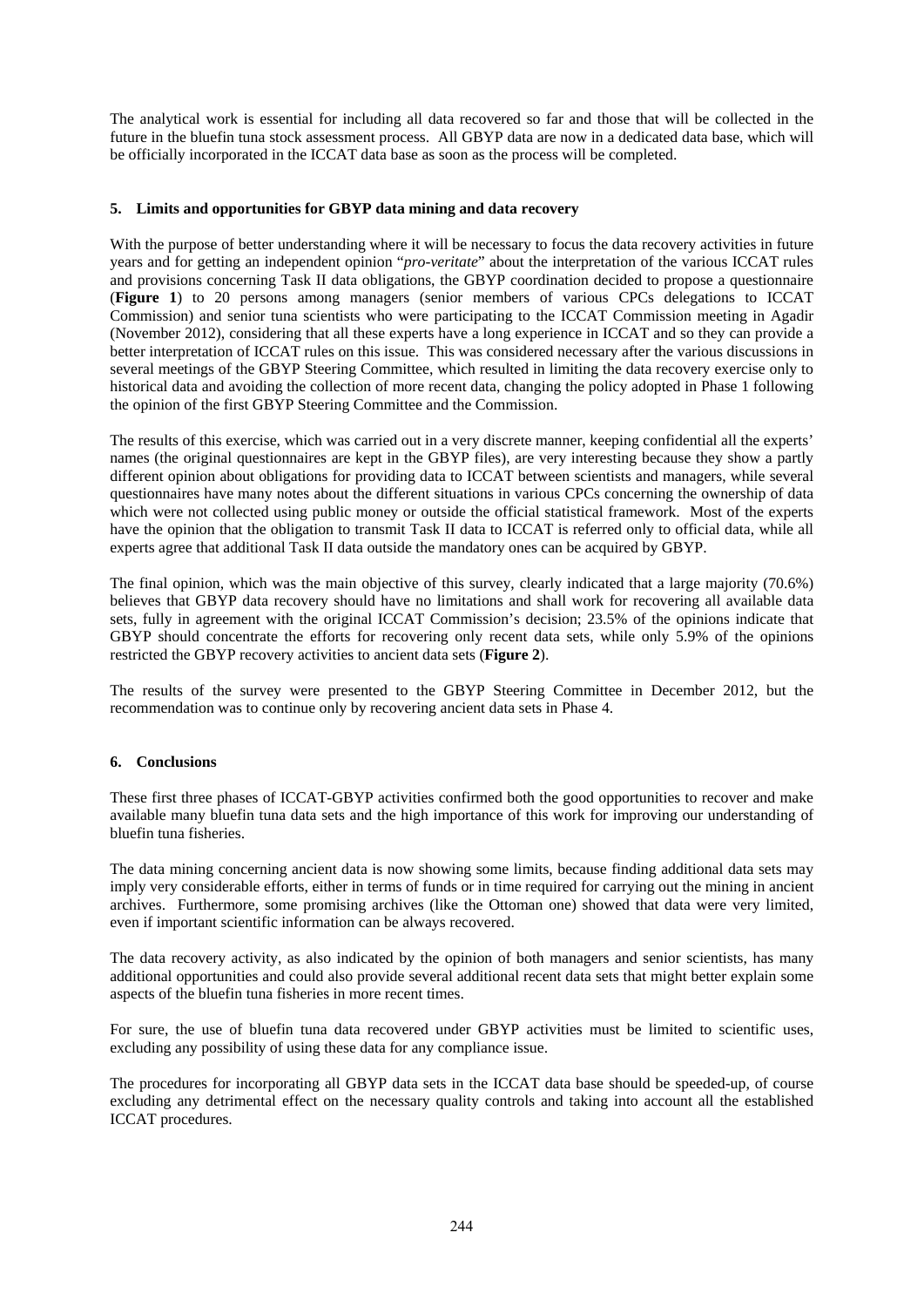# **Bibliography**

DI NATALE, A. et al. 2012. BFT catch and size historical data recovered under the Atlantic-wide research programme for bluefin tuna (ICCAT-GBYP Phase 1 and 2) Preliminary report. SCRS/2012/141.

JUSTEL-RUBIO, A. et al. 2012. Review and preliminary analyses of size frequency samples of bluefin tuna (Thunnus thynnus) 1952-2010. SCRS/2012/116.

**Table 1.** Numerical data recovered as a result of the data recovery and data mining contracted activities in Phase 3.

## **2012‐05**

**Summary table ‐ Data Recovery Plan**

| <b>Source</b>                         | Fishina zone # traps |            | <b>IFlaa</b> |     |                       | Gear Type   Start-Date   End-Date   # Records |
|---------------------------------------|----------------------|------------|--------------|-----|-----------------------|-----------------------------------------------|
| <b>Prof. ALI FUAT ÖRENC IIstanbul</b> |                      | <b>UND</b> | TUR          | 'TD | 01/03/1921 28/02/1924 | 34                                            |

| BFT (# and/or kg) |         |  |  |  |  |  |  |  |
|-------------------|---------|--|--|--|--|--|--|--|
| Number            | Catch   |  |  |  |  |  |  |  |
|                   | 238.623 |  |  |  |  |  |  |  |

Table 2. Total data recovered by GBYP in Phase 1, Phase 2 and Phase 3. (TP = Traps; OG = Other gears).

| <b>TOTAL PHASE 1 + PHASE 2 +</b><br><b>PHASE 3</b> |           | Total      | Total<br>$OG+TP$ |  |  |
|----------------------------------------------------|-----------|------------|------------------|--|--|
| # Records                                          | <b>OG</b> | 87,761     | 118,684          |  |  |
|                                                    | <b>TP</b> | 30,923     |                  |  |  |
| BFT(n)                                             | <b>OG</b> | 34,753     | 23,282,419       |  |  |
|                                                    | <b>TP</b> | 23,247,666 |                  |  |  |
| BFT(t)                                             | <b>OG</b> | 114,596    | 858,823          |  |  |
|                                                    | <b>TP</b> | 744,227    |                  |  |  |
| # Fish Sampled                                     | <b>OG</b> | 94,932     | 102,542          |  |  |
|                                                    | <b>TP</b> | 7,610      |                  |  |  |

**Table 3.** Total data recovered by GBYP in Phase 1, Phase 2 and Phase 3 by centuries (1500-1900) and by decades (1900 onwards) (TP = Traps;  $OG = Other~years$ ).

|               |            | 1500    | 1600    | 1700   | 1800    | 1900    | 1910    | 1920    | 1930    | 1940    | 1950    | 1960   | 1970  | 1980   | 1990   | 2000   | 2010 | Blank |
|---------------|------------|---------|---------|--------|---------|---------|---------|---------|---------|---------|---------|--------|-------|--------|--------|--------|------|-------|
| #Records      | <b>IOG</b> |         |         |        |         |         | 10      | 87      | 11509   | 15616   | 29982   | 17946  | 6201  | 1781   | 1174   | 3210   | 236  |       |
|               |            | 252     | 170     | 211    | 6100    | 3005    | 4353    | 6705    | 2301    | 1021    | 1040    | 2032   | 184   | 777    | 1221   | 1548   |      |       |
|               | <b>IOG</b> |         |         |        |         |         |         |         |         |         |         |        | 107   | 70     | 9937   | 21559  | 3080 |       |
| BFT(n)        |            | 3978087 | 1292782 | 425335 | 4472749 | 1613889 | 1883967 | 2971129 | 2013583 | 1787209 | 1566956 | 614611 | 51510 | 178743 | 204806 | 186199 |      | 6111  |
| BFT(t)        | <b>IOG</b> |         |         |        |         | 44      | 163     | 601     | 2497    | 6057    | 29059   | 14842  | 24461 | 17880  | 17086  | 1704   | 203  |       |
|               | TP         |         |         |        | 141907  | 40327   | 70723   | 75579   | 83592   | 86204   | 111417  | 71842  | 11981 | 8755   | 19568  | 22332  |      |       |
| #Fish sampled | log        |         |         |        |         |         |         |         |         |         | 18614   | 18548  | 9053  | 804    | 18569  | 28000  | 1344 |       |
|               |            |         |         |        |         |         | 153     | 170     |         |         |         |        |       |        | 2225   | 5062   |      |       |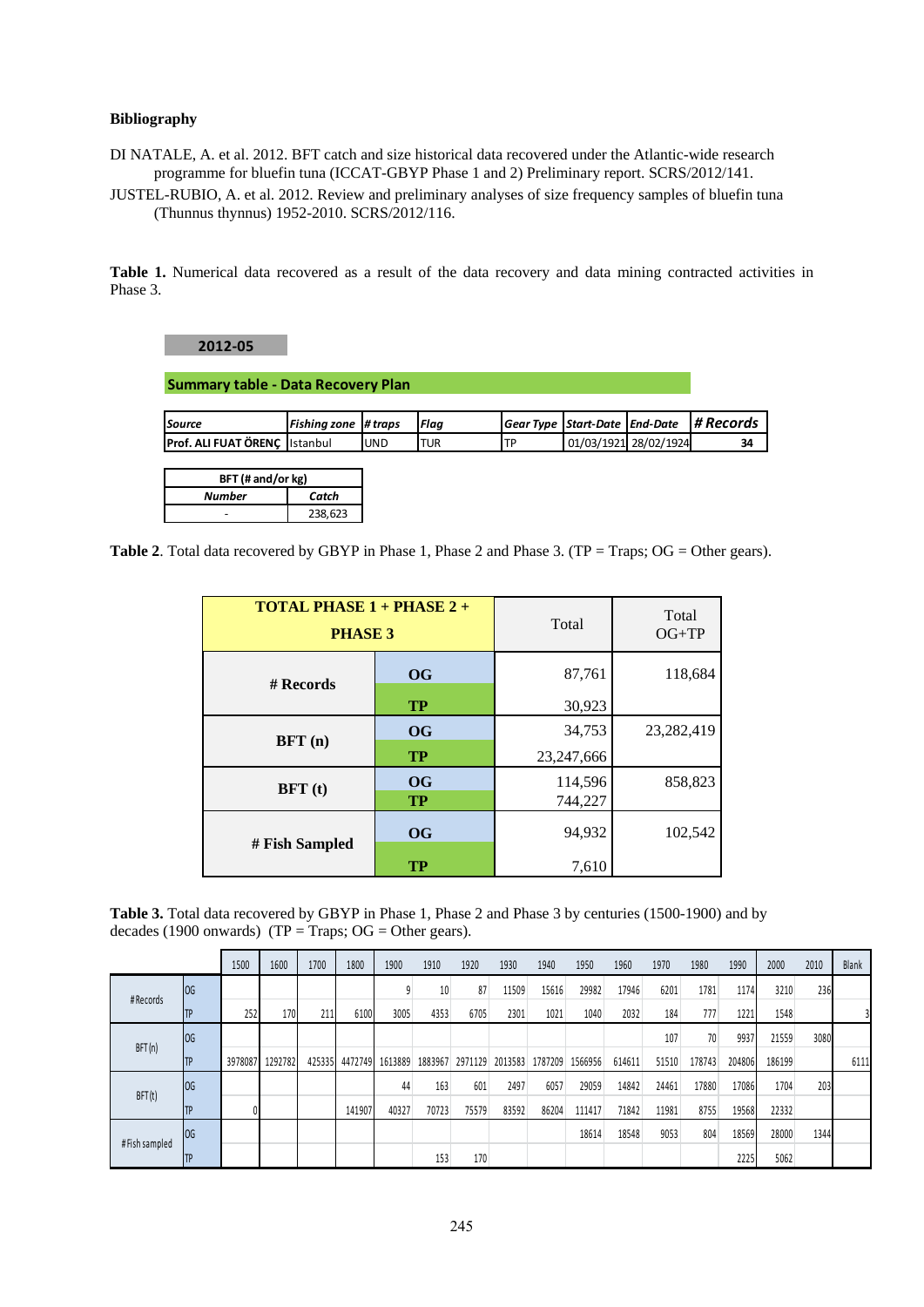| <b>Reference: EXTRA</b><br>$1st$ year<br>last year no. of Traps no. of matanzas<br>no. of BFT<br>Country<br>1916<br>Turkey<br>1909<br>$\mathbf{1}$<br>18<br>Italy<br>1862<br>1911<br>3<br>65<br>10.342<br>Spain<br>1516<br>1<br>46.224<br>1512<br>71<br>1512<br>1916<br>5<br><b>Total EXTRA Traps</b><br>154<br>56.566<br>Reference: Call 05/2012 (Phase3)<br>$1st$ year<br>last year   no. of Traps   no. of matanzas<br>no. of BFT<br>Country<br>1921<br>1924<br>34<br>Turkey<br>$\mathbf{1}$<br><b>Total PH3 Traps</b><br>1921<br>1924<br>$\mathbf{1}$<br>34<br>Reference: Calls for Tenders 01/2011, 02/2011, 11/2011 (Phase 2)<br>$1st$ year<br>last year no. of Traps no. of matanzas<br>Country<br>no. of BFT<br>10.003<br>Italy<br>1708<br>1935<br>73<br>3.427.076<br>Libya<br>18<br>1915<br>1942<br>1.203<br>339.509<br>2007<br>399.538<br>Morocco<br>1927<br>13<br>1.080<br>5.404.873<br>Portugal<br>1972<br>23<br>10.029<br>1837<br>Spain<br>2009<br>7.190<br>12.581.269<br>1525<br>51<br><b>Tunisia</b><br>1863<br>1932<br>8<br>1.035.940<br>1.174<br>1525<br>2009<br>186<br>23.188.205<br><b>Total Phase 2 Traps</b><br>30.679<br>Reference: Calls for Tenders 02/2010 (Phase 1)<br>$1st$ year<br>last year no. of Traps no. of matanzas<br>no. of BFT<br>Country<br>2008<br>Italy<br>1994<br>56<br>2.895<br>6<br>1994<br>2008<br>6<br>2.895<br><b>Total PH2 Traps</b><br>56<br>Total bluefin tuna trap fishery data recovered by GBYP in Phase 1 and Phase 2<br>$1st$ year<br>last year   no. of Traps   no. of matanzas<br>no. of BFT<br>2009<br>187<br>30.735<br>23.191.100<br><b>TOTAL</b><br>1525<br>TOTAL PHASE 1 + 2 +3 + extra<br>$1st$ year<br>last year no. of Traps no. of matanzas<br>no. of BFT<br>2009<br>1512<br>188<br>30.923<br>23.247.666<br><b>TOTAL</b> | <b>GBYP DATA RECOVERY AND DATA MINING: TUNA TRAPS</b> |  |  |  |  |  |  |  |  |  |  |
|------------------------------------------------------------------------------------------------------------------------------------------------------------------------------------------------------------------------------------------------------------------------------------------------------------------------------------------------------------------------------------------------------------------------------------------------------------------------------------------------------------------------------------------------------------------------------------------------------------------------------------------------------------------------------------------------------------------------------------------------------------------------------------------------------------------------------------------------------------------------------------------------------------------------------------------------------------------------------------------------------------------------------------------------------------------------------------------------------------------------------------------------------------------------------------------------------------------------------------------------------------------------------------------------------------------------------------------------------------------------------------------------------------------------------------------------------------------------------------------------------------------------------------------------------------------------------------------------------------------------------------------------------------------------------------------------------------------------------------------------------------------------------------------|-------------------------------------------------------|--|--|--|--|--|--|--|--|--|--|
|                                                                                                                                                                                                                                                                                                                                                                                                                                                                                                                                                                                                                                                                                                                                                                                                                                                                                                                                                                                                                                                                                                                                                                                                                                                                                                                                                                                                                                                                                                                                                                                                                                                                                                                                                                                          |                                                       |  |  |  |  |  |  |  |  |  |  |
|                                                                                                                                                                                                                                                                                                                                                                                                                                                                                                                                                                                                                                                                                                                                                                                                                                                                                                                                                                                                                                                                                                                                                                                                                                                                                                                                                                                                                                                                                                                                                                                                                                                                                                                                                                                          |                                                       |  |  |  |  |  |  |  |  |  |  |
|                                                                                                                                                                                                                                                                                                                                                                                                                                                                                                                                                                                                                                                                                                                                                                                                                                                                                                                                                                                                                                                                                                                                                                                                                                                                                                                                                                                                                                                                                                                                                                                                                                                                                                                                                                                          |                                                       |  |  |  |  |  |  |  |  |  |  |
|                                                                                                                                                                                                                                                                                                                                                                                                                                                                                                                                                                                                                                                                                                                                                                                                                                                                                                                                                                                                                                                                                                                                                                                                                                                                                                                                                                                                                                                                                                                                                                                                                                                                                                                                                                                          |                                                       |  |  |  |  |  |  |  |  |  |  |
|                                                                                                                                                                                                                                                                                                                                                                                                                                                                                                                                                                                                                                                                                                                                                                                                                                                                                                                                                                                                                                                                                                                                                                                                                                                                                                                                                                                                                                                                                                                                                                                                                                                                                                                                                                                          |                                                       |  |  |  |  |  |  |  |  |  |  |
|                                                                                                                                                                                                                                                                                                                                                                                                                                                                                                                                                                                                                                                                                                                                                                                                                                                                                                                                                                                                                                                                                                                                                                                                                                                                                                                                                                                                                                                                                                                                                                                                                                                                                                                                                                                          |                                                       |  |  |  |  |  |  |  |  |  |  |
|                                                                                                                                                                                                                                                                                                                                                                                                                                                                                                                                                                                                                                                                                                                                                                                                                                                                                                                                                                                                                                                                                                                                                                                                                                                                                                                                                                                                                                                                                                                                                                                                                                                                                                                                                                                          |                                                       |  |  |  |  |  |  |  |  |  |  |
|                                                                                                                                                                                                                                                                                                                                                                                                                                                                                                                                                                                                                                                                                                                                                                                                                                                                                                                                                                                                                                                                                                                                                                                                                                                                                                                                                                                                                                                                                                                                                                                                                                                                                                                                                                                          |                                                       |  |  |  |  |  |  |  |  |  |  |
|                                                                                                                                                                                                                                                                                                                                                                                                                                                                                                                                                                                                                                                                                                                                                                                                                                                                                                                                                                                                                                                                                                                                                                                                                                                                                                                                                                                                                                                                                                                                                                                                                                                                                                                                                                                          |                                                       |  |  |  |  |  |  |  |  |  |  |
|                                                                                                                                                                                                                                                                                                                                                                                                                                                                                                                                                                                                                                                                                                                                                                                                                                                                                                                                                                                                                                                                                                                                                                                                                                                                                                                                                                                                                                                                                                                                                                                                                                                                                                                                                                                          |                                                       |  |  |  |  |  |  |  |  |  |  |
|                                                                                                                                                                                                                                                                                                                                                                                                                                                                                                                                                                                                                                                                                                                                                                                                                                                                                                                                                                                                                                                                                                                                                                                                                                                                                                                                                                                                                                                                                                                                                                                                                                                                                                                                                                                          |                                                       |  |  |  |  |  |  |  |  |  |  |
|                                                                                                                                                                                                                                                                                                                                                                                                                                                                                                                                                                                                                                                                                                                                                                                                                                                                                                                                                                                                                                                                                                                                                                                                                                                                                                                                                                                                                                                                                                                                                                                                                                                                                                                                                                                          |                                                       |  |  |  |  |  |  |  |  |  |  |
|                                                                                                                                                                                                                                                                                                                                                                                                                                                                                                                                                                                                                                                                                                                                                                                                                                                                                                                                                                                                                                                                                                                                                                                                                                                                                                                                                                                                                                                                                                                                                                                                                                                                                                                                                                                          |                                                       |  |  |  |  |  |  |  |  |  |  |
|                                                                                                                                                                                                                                                                                                                                                                                                                                                                                                                                                                                                                                                                                                                                                                                                                                                                                                                                                                                                                                                                                                                                                                                                                                                                                                                                                                                                                                                                                                                                                                                                                                                                                                                                                                                          |                                                       |  |  |  |  |  |  |  |  |  |  |
|                                                                                                                                                                                                                                                                                                                                                                                                                                                                                                                                                                                                                                                                                                                                                                                                                                                                                                                                                                                                                                                                                                                                                                                                                                                                                                                                                                                                                                                                                                                                                                                                                                                                                                                                                                                          |                                                       |  |  |  |  |  |  |  |  |  |  |
|                                                                                                                                                                                                                                                                                                                                                                                                                                                                                                                                                                                                                                                                                                                                                                                                                                                                                                                                                                                                                                                                                                                                                                                                                                                                                                                                                                                                                                                                                                                                                                                                                                                                                                                                                                                          |                                                       |  |  |  |  |  |  |  |  |  |  |
|                                                                                                                                                                                                                                                                                                                                                                                                                                                                                                                                                                                                                                                                                                                                                                                                                                                                                                                                                                                                                                                                                                                                                                                                                                                                                                                                                                                                                                                                                                                                                                                                                                                                                                                                                                                          |                                                       |  |  |  |  |  |  |  |  |  |  |
|                                                                                                                                                                                                                                                                                                                                                                                                                                                                                                                                                                                                                                                                                                                                                                                                                                                                                                                                                                                                                                                                                                                                                                                                                                                                                                                                                                                                                                                                                                                                                                                                                                                                                                                                                                                          |                                                       |  |  |  |  |  |  |  |  |  |  |
|                                                                                                                                                                                                                                                                                                                                                                                                                                                                                                                                                                                                                                                                                                                                                                                                                                                                                                                                                                                                                                                                                                                                                                                                                                                                                                                                                                                                                                                                                                                                                                                                                                                                                                                                                                                          |                                                       |  |  |  |  |  |  |  |  |  |  |
|                                                                                                                                                                                                                                                                                                                                                                                                                                                                                                                                                                                                                                                                                                                                                                                                                                                                                                                                                                                                                                                                                                                                                                                                                                                                                                                                                                                                                                                                                                                                                                                                                                                                                                                                                                                          |                                                       |  |  |  |  |  |  |  |  |  |  |
|                                                                                                                                                                                                                                                                                                                                                                                                                                                                                                                                                                                                                                                                                                                                                                                                                                                                                                                                                                                                                                                                                                                                                                                                                                                                                                                                                                                                                                                                                                                                                                                                                                                                                                                                                                                          |                                                       |  |  |  |  |  |  |  |  |  |  |
|                                                                                                                                                                                                                                                                                                                                                                                                                                                                                                                                                                                                                                                                                                                                                                                                                                                                                                                                                                                                                                                                                                                                                                                                                                                                                                                                                                                                                                                                                                                                                                                                                                                                                                                                                                                          |                                                       |  |  |  |  |  |  |  |  |  |  |
|                                                                                                                                                                                                                                                                                                                                                                                                                                                                                                                                                                                                                                                                                                                                                                                                                                                                                                                                                                                                                                                                                                                                                                                                                                                                                                                                                                                                                                                                                                                                                                                                                                                                                                                                                                                          |                                                       |  |  |  |  |  |  |  |  |  |  |
|                                                                                                                                                                                                                                                                                                                                                                                                                                                                                                                                                                                                                                                                                                                                                                                                                                                                                                                                                                                                                                                                                                                                                                                                                                                                                                                                                                                                                                                                                                                                                                                                                                                                                                                                                                                          |                                                       |  |  |  |  |  |  |  |  |  |  |
|                                                                                                                                                                                                                                                                                                                                                                                                                                                                                                                                                                                                                                                                                                                                                                                                                                                                                                                                                                                                                                                                                                                                                                                                                                                                                                                                                                                                                                                                                                                                                                                                                                                                                                                                                                                          |                                                       |  |  |  |  |  |  |  |  |  |  |
|                                                                                                                                                                                                                                                                                                                                                                                                                                                                                                                                                                                                                                                                                                                                                                                                                                                                                                                                                                                                                                                                                                                                                                                                                                                                                                                                                                                                                                                                                                                                                                                                                                                                                                                                                                                          |                                                       |  |  |  |  |  |  |  |  |  |  |
|                                                                                                                                                                                                                                                                                                                                                                                                                                                                                                                                                                                                                                                                                                                                                                                                                                                                                                                                                                                                                                                                                                                                                                                                                                                                                                                                                                                                                                                                                                                                                                                                                                                                                                                                                                                          |                                                       |  |  |  |  |  |  |  |  |  |  |
|                                                                                                                                                                                                                                                                                                                                                                                                                                                                                                                                                                                                                                                                                                                                                                                                                                                                                                                                                                                                                                                                                                                                                                                                                                                                                                                                                                                                                                                                                                                                                                                                                                                                                                                                                                                          |                                                       |  |  |  |  |  |  |  |  |  |  |
|                                                                                                                                                                                                                                                                                                                                                                                                                                                                                                                                                                                                                                                                                                                                                                                                                                                                                                                                                                                                                                                                                                                                                                                                                                                                                                                                                                                                                                                                                                                                                                                                                                                                                                                                                                                          |                                                       |  |  |  |  |  |  |  |  |  |  |
|                                                                                                                                                                                                                                                                                                                                                                                                                                                                                                                                                                                                                                                                                                                                                                                                                                                                                                                                                                                                                                                                                                                                                                                                                                                                                                                                                                                                                                                                                                                                                                                                                                                                                                                                                                                          |                                                       |  |  |  |  |  |  |  |  |  |  |
|                                                                                                                                                                                                                                                                                                                                                                                                                                                                                                                                                                                                                                                                                                                                                                                                                                                                                                                                                                                                                                                                                                                                                                                                                                                                                                                                                                                                                                                                                                                                                                                                                                                                                                                                                                                          |                                                       |  |  |  |  |  |  |  |  |  |  |
|                                                                                                                                                                                                                                                                                                                                                                                                                                                                                                                                                                                                                                                                                                                                                                                                                                                                                                                                                                                                                                                                                                                                                                                                                                                                                                                                                                                                                                                                                                                                                                                                                                                                                                                                                                                          |                                                       |  |  |  |  |  |  |  |  |  |  |
|                                                                                                                                                                                                                                                                                                                                                                                                                                                                                                                                                                                                                                                                                                                                                                                                                                                                                                                                                                                                                                                                                                                                                                                                                                                                                                                                                                                                                                                                                                                                                                                                                                                                                                                                                                                          |                                                       |  |  |  |  |  |  |  |  |  |  |
|                                                                                                                                                                                                                                                                                                                                                                                                                                                                                                                                                                                                                                                                                                                                                                                                                                                                                                                                                                                                                                                                                                                                                                                                                                                                                                                                                                                                                                                                                                                                                                                                                                                                                                                                                                                          |                                                       |  |  |  |  |  |  |  |  |  |  |
|                                                                                                                                                                                                                                                                                                                                                                                                                                                                                                                                                                                                                                                                                                                                                                                                                                                                                                                                                                                                                                                                                                                                                                                                                                                                                                                                                                                                                                                                                                                                                                                                                                                                                                                                                                                          |                                                       |  |  |  |  |  |  |  |  |  |  |
|                                                                                                                                                                                                                                                                                                                                                                                                                                                                                                                                                                                                                                                                                                                                                                                                                                                                                                                                                                                                                                                                                                                                                                                                                                                                                                                                                                                                                                                                                                                                                                                                                                                                                                                                                                                          |                                                       |  |  |  |  |  |  |  |  |  |  |
|                                                                                                                                                                                                                                                                                                                                                                                                                                                                                                                                                                                                                                                                                                                                                                                                                                                                                                                                                                                                                                                                                                                                                                                                                                                                                                                                                                                                                                                                                                                                                                                                                                                                                                                                                                                          |                                                       |  |  |  |  |  |  |  |  |  |  |

**Table 4.** Details of the data recovered from tuna traps by GBYP in Phase 1, Phase 2 and Phase 3.

**Note**: "EXTRA" means data recovered by donations in kind and not through a Call for tenders.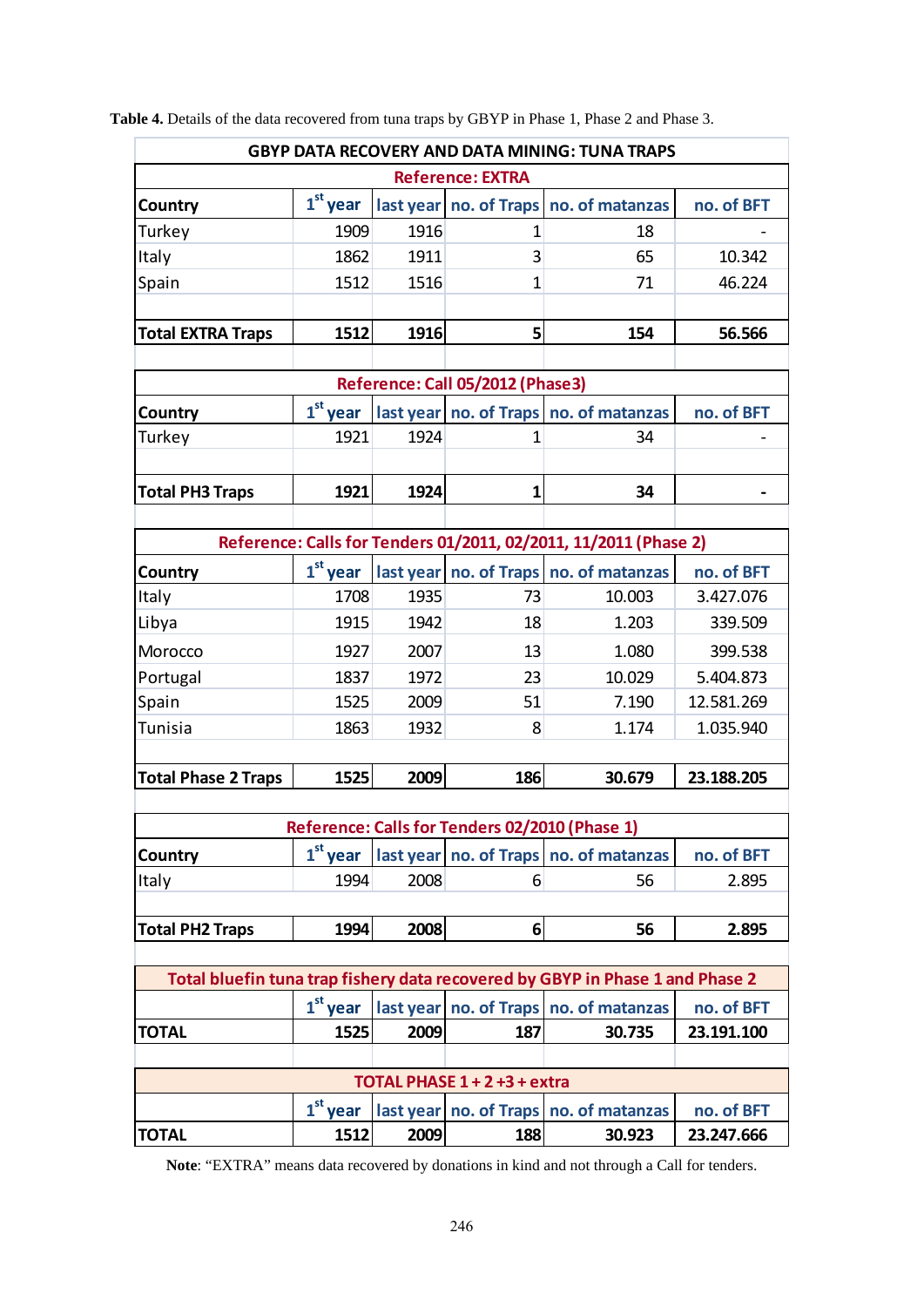|                   |              | GBYP DATA MINING - LIST OF TUNA TRAPS FROM WHERE DATA HAVE BEEN RECOVERED IN PHASE 1, 2 AND 3 |                  |                                      |                  |                                       |
|-------------------|--------------|-----------------------------------------------------------------------------------------------|------------------|--------------------------------------|------------------|---------------------------------------|
| FlagTrap          |              | <b>TrapName</b>                                                                               | UE.ESP           | 1 Reina Regente                      | UE.ITA           | 14 Porto Paglia                       |
| LYB               | $\mathbf{1}$ | Marsa Marrecan                                                                                | UE.ESP           | 2 Las Cabezas                        | UE.ITA           | 15 Porto Scuso                        |
| LYB               |              | 2 Marsa Zuaga                                                                                 | UE.ESP           | 3 Punta Umbria                       | UE.ITA           | 16 Isola Piana                        |
| LYB               |              | 3 Marsa Sabratha                                                                              | UE.ESP           | 4 El terron                          | UE.ITA           | 17 Saline                             |
| LYB               |              | 4 Marsa Soman                                                                                 | UE.ESP           | 5 Nuestra Senora de la Cinta         | UE.ITA           | 18 Trabucato                          |
| LYB               |              | 5 Marsa Dila                                                                                  | UE.ESP           | 6 Las Torres                         | UE.ITA           | 19 del Tono                           |
| LYB               |              | 6 Gebbana Sidi Mahfud o Sidi Bilal                                                            | UE.ESP           | 7 La Higuera                         | UE.ITA           | 20 S. Giorgio                         |
| LYB               |              | 7 Sidi Abdul Gelil o Zanzur                                                                   | UE.ESP           | 8 Arroyo Hondo                       | UE.ITA           | 21 Oliveri                            |
| LYB               |              | 8 Ras Lahmar o Gargaresch                                                                     | UE.ESP           | 9 Rota                               | UE.ITA           | 22 Salicà                             |
| LYB               |              | 9 Mellaha Ras Tagiura o Sidi Azus                                                             | UE.ESP           | 10 Torre Gorda                       | UE.ITA           | 23 S. Antonino                        |
| LYB               |              | 10 Sidi Sbeh Lahman                                                                           | UE.ESP           | 11 Punta de la Isla                  | UE.ITA           | 24 La Punta                           |
| LYB               |              | 11 Marsa al Hamra o Marsa Beltan                                                              | UE.ESP           | 12 Torre del Puerco                  | UE.ITA           | 25 Brucoli                            |
| LYB               |              | 12 Punta Lebdi                                                                                | UE.ESP           | 13 Torre Atalaya                     | UE.ITA           | 26 S. Panagia                         |
| _YB               |              | 13 Zliten o Sidi Burgheira                                                                    | UE.ESP           | 14 Conil de la Frontera (up tp 1914) | UE.ITA           | 27 Terrauzza                          |
| LYB               |              | 14 Ras Urih                                                                                   | UE.ESP           | 15 Barbate                           | UE.ITA           | 28 Fontane Bianche                    |
| LYB               |              | 15 Sidi Bu Mefta o Sidi Bu Fatma                                                              | UE.ESP           | 16 Zahara                            | UE.ITA           | 29 Avola                              |
| LYB               |              | 16 Dzeira                                                                                     | UE.ESP           | 17 Lances de Tarifa                  | UE.ITA           | 30 Fiume di Noto                      |
| LYB<br>LYB        |              | 17 Ras el Msel o Ras el Mouen                                                                 | UE.ESP<br>UE.ESP | 18 Carbonera<br>19 La Barrosa        | UE.ITA<br>UE.ITA | 31 Bafuto o Vindicari<br>32 Marzamemi |
|                   |              | 18 Mongar el Chebir - Cirenaica                                                               |                  |                                      |                  |                                       |
| MOR               | $\mathbf{1}$ | Cap Spartel                                                                                   | UE.ESP           | 20 La Tuta                           | UE.ITA           | 33 Capo Passero grande                |
| Mor               |              | 2 Garifa                                                                                      | UE.ESP           | 21 Conilejo                          | UE.ITA           | 34 Capo Passero piccolo               |
| MOR<br><b>MOR</b> |              | 3 Cuevas<br>4 Cenizosos                                                                       | UE.ESP<br>UE.ESP | 22 San Sebastian<br>23 La Mojarra    | UE.ITA<br>UE.ITA | 35 S. Giuseppe<br>36 Portopalo        |
|                   |              |                                                                                               |                  | 24 El Portil                         | UE.ITA           | 37 Pozzallo                           |
| MOR<br>Mor        |              | 5 Es Sahel                                                                                    | UE.ESP<br>UE.ESP | 25 Lentiscar                         | UE.ITA           | 38 Palma di Montechiaro               |
| MOR               |              | 6 Punta Negra<br>7 Jolot                                                                      | UE.ESP           | 26 Aguas de Ceuta                    | UE.ITA           | 39 Sciacca - Lo Tono                  |
| MOR               |              | 8 Kenitra 1                                                                                   | UE.ESP           | 27 La Atunara/ La Linea              | UE.ITA           | 40 Siculiana                          |
| <b>MOR</b>        |              | 9 Kenitra 2                                                                                   | UE.ESP           | 28 Estepona                          | UE.ITA           | 41 del Pepe o Capo Bianco             |
| MOR               |              | 10 Kenitra 3                                                                                  | UE.ESP           | 29 San Miguel                        | UE.ITA           | 42 Capo Feto                          |
| MOR               |              | 11 Capo negro                                                                                 | UE.ESP           | 30 Ancon de Cabo de Gata             | UE.ITA           | 43 S. Giuliano                        |
| MOR               |              | 12 Tahadart                                                                                   | UE.ESP           | 31 Agua Amarga                       | UE.ITA           | 44 Asinelli(S. Cusumano)              |
| MOR               |              | 13 Principe                                                                                   | UE.ESP           | 32 La Azohia                         | UE.ITA           | 45 Bonagia                            |
| <b>TUN</b>        |              | 1 Sidi Daoud                                                                                  | UE.ESP           | 33 Calabardina de Cope               | UE.ITA           | 46 Curto                              |
| <b>TUN</b>        |              | 2 Ras el Ahmar                                                                                | UE.ESP           | 34 Escombreras                       | UE.ITA           | 47 S. Vito lo Capo / Capo S. Vito     |
| TUN               |              | 3 El Aouaria                                                                                  | UE.ESP           | 35 Isla de Tabarca                   | UE.ITA           | 48 Secco (Monte S. Giuliano)          |
| TUN               |              | 4 Cap Zebib                                                                                   | UE.ESP           | 36 Cala Punta                        | UE.ITA           | 49 Sibiliana                          |
| TUN               |              | 5 Bordj Kadidja                                                                               | UE.ESP           | 37 Cala del Charco                   | UE.ITA           | 50 Magazzinazzi                       |
| TUN               |              | 6 Conigliera                                                                                  | UE.ESP           | 38 Rio Torres                        | UE.ITA           | 51 Scopello                           |
| TUN               |              | 7 Monastir                                                                                    | UE.ESP           | 39 Benidorm                          | UE.ITA           | 52 Castellammare del Golfo            |
| <b>TUN</b>        |              | 8 Kuriat                                                                                      | UE.ESP           | 40 La Caleta                         | UE.ITA           | 53 Cala Pozzillo                      |
| FlagTrap          |              | <b>TrapName</b>                                                                               | UE.ESP           | 41 Calpe                             | UE.ITA           | 54 Isola delle Femmine                |
| UE.PRT            |              | 1 Vau                                                                                         | UE.ESP           | 42 Moraira                           | UE.ITA           | 55 Vergine Maria                      |
| UE.PRT            |              | 2 Torre da Barra                                                                              | UE.ESP           | 43 Granadella                        | UE.ITA           | 56 Arenella                           |
| UE.PRT            |              | 3 Torre Altinha                                                                               | UE.ESP           | 44 Nuestra Senñora del Carmen        | UE.ITA           | 57 S. Elia                            |
| UE.PRT            |              | 4 Torre Alta                                                                                  | UE.ESP           | 45 Formentera                        | UE.ITA           | 58 Solanto                            |
| UE.PRT            |              | 5 Sul do Cabo Carvoeiro                                                                       | UE.ESP           | 46 Suratlantica                      | UE.ITA           | 59 S. Nicolò o Nicola                 |
| UE.PRT            |              | 6 Sul da Ponta do Zavial                                                                      | UE.ESP           | 47 Surmediterránea                   | UE.ITA           | 60 Trabia                             |
| UE.PRT            |              | 7 Sul da Ponta Baleeira                                                                       | UE.ESP           | 47 Levante                           | UE.ITA           | 61 Cefalù                             |
| UE.PRT            |              | 8 Senhora da Rocha                                                                            | UE.ESP           | 49 Tramontana                        | UE.ITA           | 62 Torre Caldura                      |
| UE.PRT            |              | 9 Pedra da Galé                                                                               | UE.ESP           | 50 Baleares                          | UE.ITA           | 63 Detta                              |
| UE.PRT            |              | 10 Olhos d'Água                                                                               | UE.ESP           | 51 La Espada                         | UE.ITA           | 64 Dell'Orsa                          |
| UE.PRT            |              | 11 Medo das Cascas                                                                            | UE.ITA           | 1 Capo Altano                        | UE.ITA           | 65 Santa Lucia                        |
| UE.PRT            |              | 12 Medo Branco (Ramalhete)                                                                    | UE.ITA           | 2 Camogli                            | UE.ITA           | 66 Puntanera                          |
| UE.PRT            |              | 13 Srª do Livramento                                                                          | UE.ITA           | 3 Bagno di Marciana                  | UE.ITA           | 67 Vaccarella                         |
| UE.PRT            |              | 14 Forte Novo                                                                                 | UE.ITA           | 4 Enfola (Capo d'Enfola)             | UE.ITA           | 68 Calavinagra                        |
| UE.PRT            |              | 15 Farol                                                                                      | UE.ITA           | 5 Bivona                             | UE.ITA           | 69 Columbargia                        |
| UE.PRT            |              | 16 Cabo de Santa Maria                                                                        | UE.ITA           | 6 Langhione                          | UE.ITA           | 70 Flumentorgiu                       |
| UE.PRT            |              | 17 Cabeco                                                                                     | UE.ITA           | 7 Angitola (from 1924 Mezzapraia)    | UE.ITA           | 71 Peloso                             |
| UE.PRT            |              | 18 Burgau                                                                                     | UE.ITA           | 8 Pizzo                              | UE.ITA           | 72 Mondello                           |
| UE.PRT            |              | 19 Bias                                                                                       | UE.ITA           | 9 Torre di Pizzo                     | UE.ITA           | 73 Favignana                          |
| UE.PRT            |              | 20 Beliche                                                                                    | UE.ITA           | 10 Gallipoli                         | UE.ITA           | 74 Formica                            |
| UE.PRT            |              | 21 Barril (3 Irmãos)                                                                          | UE.ITA           | 11 S. Caterina                       | FlagTrap         | <b>TrapName</b>                       |
| UE.PRT            |              | 22 Abóbora                                                                                    | UE.ITA           | 12 Torre Sant'Isidoro                | <b>TUR</b>       | 1 Istanbul port (traps combined)      |
| UE.PRT            |              |                                                                                               |                  | 13 Torre Squillace                   |                  |                                       |

**Table 5**. List of tuna traps concerned by the GBYP data mining and data recovery activities.